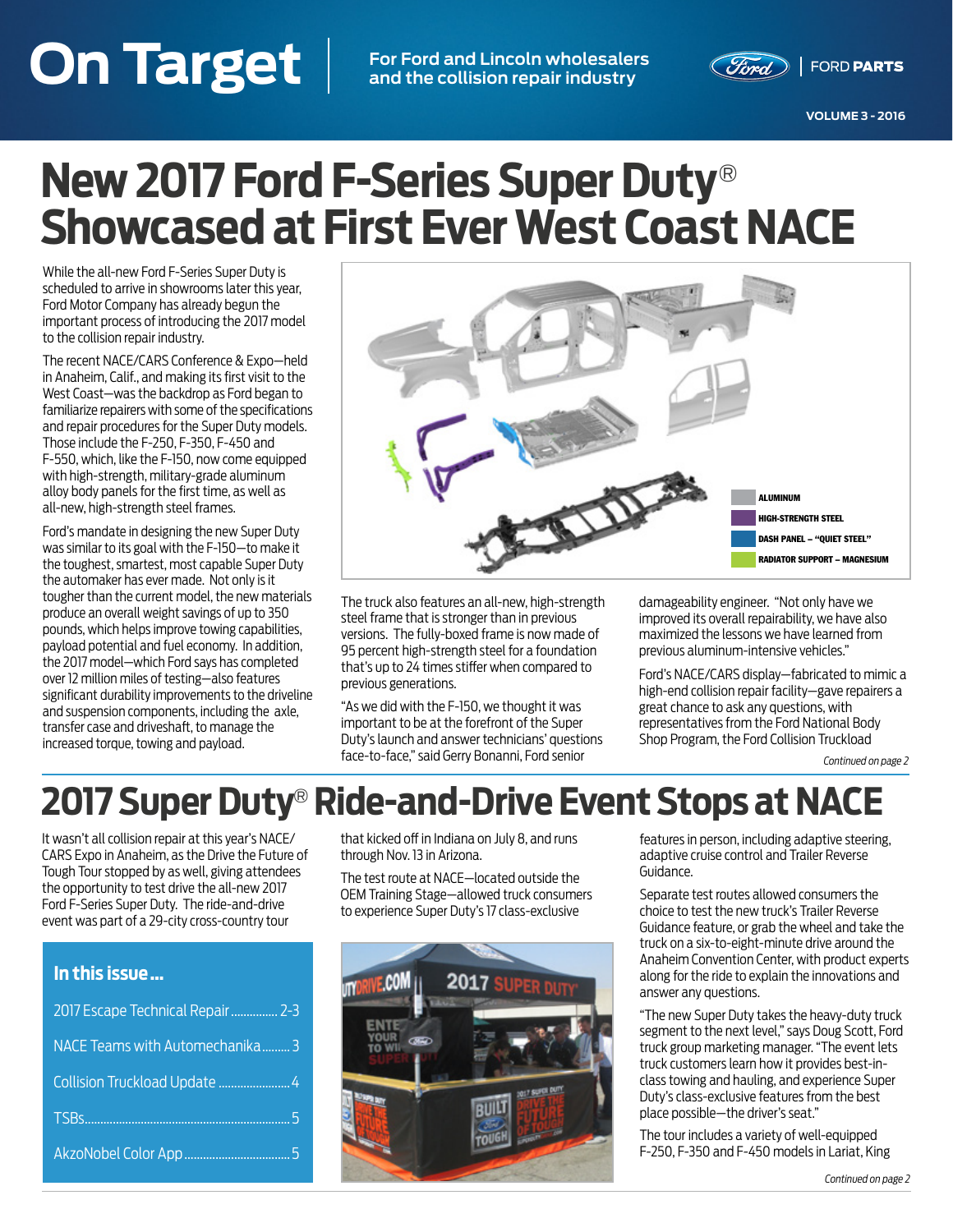### <span id="page-1-0"></span>**On Target 2 VOLUME 3 - 2016**



Ford Escape has long brought advanced technologies to the road and that tradition continues for 2017. In addition to three engines which give Escape owners options to match their driving personalities—the 2017 model also features a wealth of driver-assist features, such as lanekeeping and driver-alert systems, adaptive cruise control, and collision warning with brake support, all packaged inside a confident, new design featuring an updated front end.

Here are some details for the 2017 Escape, followed by valuable repair information on how to properly section the A-pillar outer panel and reinforcement.

#### **Vehicle Highlights:**

- Available SYNC® 3 with SYNC Connect lets customers stay connected to their Escape remotely via FordPass®.\*
- Escape is the first Ford vehicle to offer SYNC 3 plus Apple CarPlay™ and Android Auto™ support.
- Available driver-assist technologies include adaptive cruise control, collision warning with brake-support, enhanced active park-assist and a lane-keeping system.

## **Feature Vehicle – 2017 Escape**

- Enhanced interior features a redesigned center console with more interior storage than the previous model and easier access to a lighted USB port and power outlet.
- Newly designed front end gives Escape a capable, rugged stance.
- *\* FordPass, compatible with select Smartphone platforms, is available via a free download. Message and data rates may apply. SYNC Connect, an optional feature, is required for certain features.*

#### **Engines:**

- Standard 2.5-liter, four-cylinder with independent variable cam design (iVCT)
- Available 1.5-liter EcoBoost® with standard Auto Start-Stop Technology
- Available 2.0-liter twin-scroll EcoBoost, with standard Auto Start-Stop Technology

#### **Transmission:**

• Six-speed automatic with SelectShift® capability

#### **Trim Levels:**

• S, SE and Titanium

#### **Safety Features:**

- AdvanceTrac® with Roll Stability Control™
- Safety Canopy® side air-curtain technology for first and second rows\*\*
- SOS Post-Crash Alert System\*\*
- MyKey® programmable vehicle key
- Five-Star Overall Safety Rating from NHTSA\*\*\*
- *\*\* Always wear your safety belt and secure children in the rear seat.*
- *\*\*\* Highest Rating Attainable*

#### **Vehicle Body:**

- High-strength low-alloy (HSLA), ultra-highstrength (UHSS) and mild steels
- Roof outer panel constructed of mild steel
- Aluminum hood
- Steel liftgate
- Body-side outer panels constructed of mild steel
- Dual-phase steel (DP) in select body structure components
- Bolted, removable front fenders, hinged doors and hood
- Dent-resistant steel fenders
- Ultra-high-strength steel (UHSS) front and rear bumper beams
- Underbody components constructed of mild, dual-phase and high-strength steels
- Mastic pads used on floor pan for sound deadening

*[Continued on page 3](#page-2-0)*

### **New 2017 Ford F-Series Super Duty**®



*[Continued from page 1](#page-0-0)*

Program and Rotunda Tools and Equipment all on hand, along with a custom-built parts display showcasing bare aluminum-alloy body parts. Attached to the display was an interactive touch-screen that not only included the F-150 instruction sheets—which accompany each new genuine Ford replacement aluminum part for the truck and provide detailed repair information and options—but introduced similar instruction sheets for the new Super Duty as well.

Bonanni, joined by Ford Collision Marketing Manager Mark Mandl, also presented a series of seminars that included information on the features and repair options for the new Super Duty, as well as Ford's National Body Shop (NBS) program and its aluminum repair requirements.



"When we were developing the overall repair plan for the F-150—and now for the Super Duty—it was important to us there not be any sense of exclusivity," said Bonanni. "If you have the proper tools and equipment, anyone can do aluminum repairs. It's not harder, just different. One of our main goals at NACE/CARS was to inform repairers directly that the approved repair procedures for the trucks—including the structural repairs—are very similar to steel repair procedures, just with different techniques."

More information on the new F-Series Super Duty can be found on *[Motorcraftservice.com](https://www.motorcraftservice.com/)*, and additional repair-specific material is planned for future editions of *On Target*.

### **2017 Super Duty**® **Ride-and-Drive Event**



#### *[Continued from page 1](#page-0-0)*

Ranch and Platinum trim levels as well as interactive displays to help consumers understand how the all-new Super Duty is Built Ford Tough, starting with its highstrength steel frame construction and highstrength, military-grade, aluminum-alloy body and box panels.

Participants throughout the tour are also entering a sweepstakes to win an all-new 2017 F-Series Super Duty. The Drive the Future of Tough Tour will be in Las Vegas Nov. 1 – 5, and wrap up in Avondale, Ariz., Nov. 8 – 13. For more information, or to enter the sweepstakes, go to *[SuperDutyDrive.com](http://www.superdutydrive.com/)*.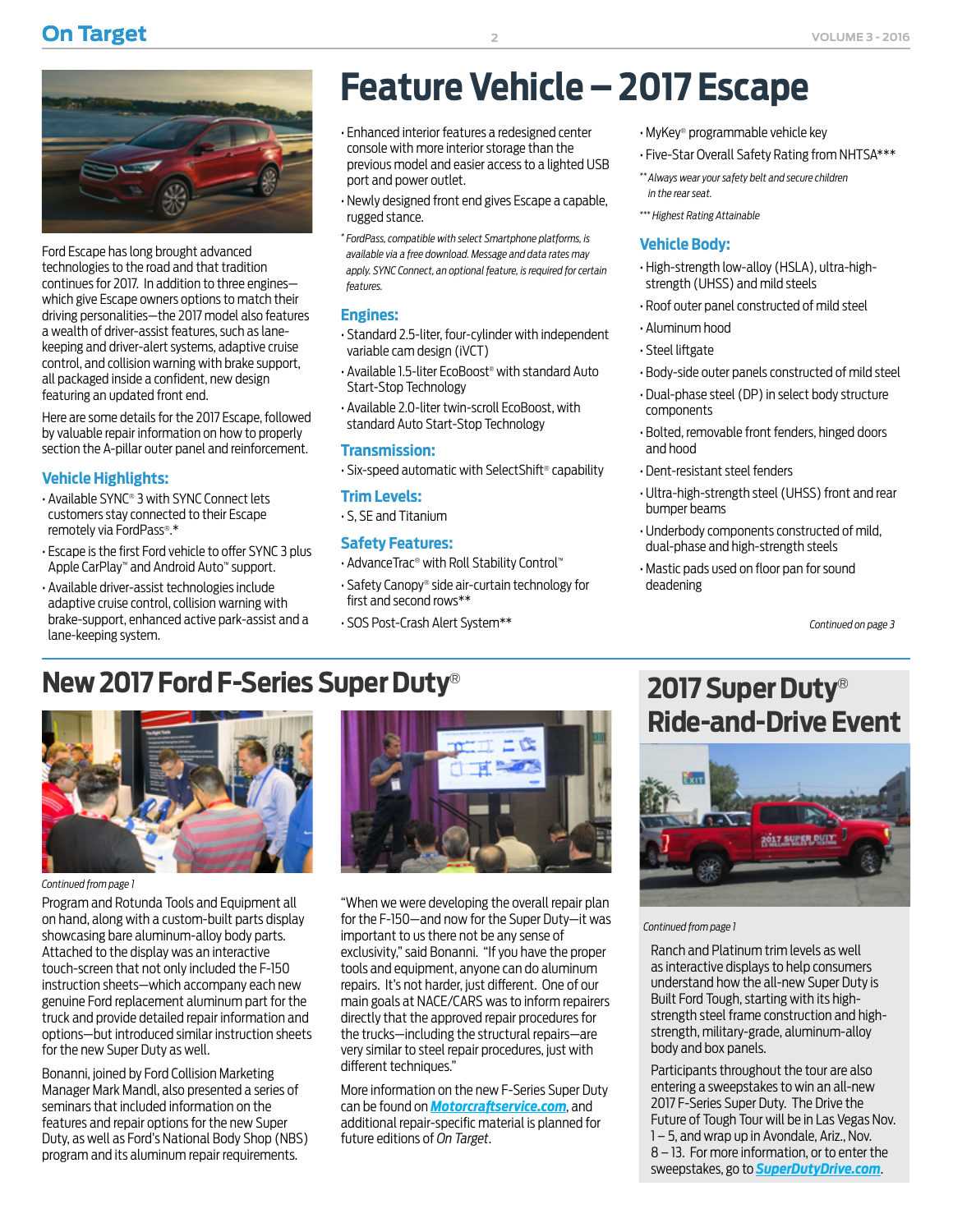## <span id="page-2-0"></span>**On Target 3 VOLUME 3 - 2016 2017 Escape: A-Pillar Outer Panel Section and Reinforcement**

Below is an outline covering the A-pillar outer panel section and reinforcement for the 2017 Ford Escape. For more in-depth repair information, on this and other Ford vehicles, please consult the Ford Workshop Manual, which can be found at *[Motorcraftservice.com](http://www.motorcraftservice.com/vdirs/retail/default.asp)*.

#### **Tools / Equipment / Materials:**

- Resistance spot-welding equipment
- Air body saw
- 8mm drill bit
- MIG/MAG welding equipment
- Spot-weld drill bit
- Locking pliers
- Metal bonding adhesive: TA-1, 3M™ 08115, Fusor® 108B

**WARNING:** Before beginning any service procedure, refer to health and safety warnings in Section 100-00: General Information. Failure to follow this instruction may result in serious personal injury.

#### **Removal**

1. Remove the hood.

 a. If needed, remove the windshield glass (refer to Section 501-11: Glass, Frames and Mechanisms, General Procedures)

2. Remove the following items:

 a. Fender (Section 501-02: Front End Body Panels, Removal and Installation)

 b. Front Door (Section 501-03: Body Closures, Removal and Installation)

 c. Rocker Panel Molding (Section 501-08: Exterior Trim and Ornamentation)

**NOTE:** Due to the construction and design of the A-pillar inner reinforcement, no sectioning can be performed on this component. The inner reinforcement must be replaced at factory seams.

3. Determine the sectioning point and, using the air body saw, carefully cut the outer body panel only (**Figure 1**).

4. Remove the outer panel, using the spot-weld drill bit.

5. Remove the A-pillar reinforcement, using the spot-weld drill bit (**Figure 2**).

#### **Installation**

1. Drill plug-weld holes in the new A-pillar reinforcement, using the 8mm drill bit (**Figure 3**).

2. Apply adhesive as indicated (TA-1, 3M™ 08115, Fusor® 108B) (**Figure 4**).

3. Install and spot-weld the new A-pillar reinforcement using the resistance spot-welding equipment (**Figure 5**).

4. Plug-weld the new A-pillar reinforcement, using the MIG/MAG welding equipment (**Figure 6**).

5. Install and spot-weld the new replacement outer panel, using the locking pliers and the resistance spot-welding equipment (**Figure 7**).

6. Seam-weld the replacement outer panel section, using the MIG/MAG welding equipment.

7. Finish the repair area(s) using typical metalfinishing techniques.

8. Apply a Ford-approved primer prior to seamsealing the repair area.

#### **NOTE:** All areas must be sealed to production level.

9. Refinish using a Ford-approved paint system. 10. Restore corrosion protection (Section 501-25: Body Repairs).

11. Re-install the fender, front door, rocker panel molding (and windshield glass, if previously removed), following the initial steps in reverse order.

12.Install and align the hood (Section 501-26: Body Repairs – Vehicle Specific Information and Tolerance Checks, Description and Operation).

Please note that the illustrations are intended as a general guideline and are not all-inclusive. For additional questions, contact Ford Senior Damageability Engineer Gerry Bonanni at (313) 317-9000 or the Ford Crash Parts Hotline: *[cphelp@fordcrashparts.com](mailto:cphelp@ford.com)*











*Figure 4*



## **NACE Combines with Automechanika Chicago**

The Automotive Service Association has announced it has sold its NACE show to Messe Frankfurt, the organization that produces Automechanika Chicago, and that the two shows will merge into a single, new event that will be known as NACE Automechanika, starting next summer.

Automechanika Chicago, which held its inaugural show in April 2015, claims to be the largest U.S. trade show dedicated to high-end technical and managementrelated training for automotive collision and service repair shops. ASA will co-produce the collision repair

education content for the new show.

"By combining resources, this collaboration will provide the market with a unique opportunity to connect each segment of the industry thus serving the entire automotive collision and service repair audience," said Dan Risley, ASA president and executive director.

The first NACE Automechanika is scheduled for McCormick Place in Chicago, Ill., July 26 – 28, 2017, with training July 27 – 29. It replaces the NACE show previously scheduled for Atlanta. The new show will remain in Chicago for every odd-numbered year, but

will travel across the U.S. during even-numbered years, beginning in 2018. A location for that event has not yet been selected.

CARS—the Congress of Automotive Repair and Service—held in conjunction with NACE for the last several years, will not be a part of NACE Automechanika. Risley said an announcement about CARS will be made in the near future.

For more information, visit *[asashop.org](http://asashop.org/)* or *[AutomechanikaChicago.com](http://automechanika-chicago.us.messefrankfurt.com/chicago/en/for_attendees/welcome.html)*.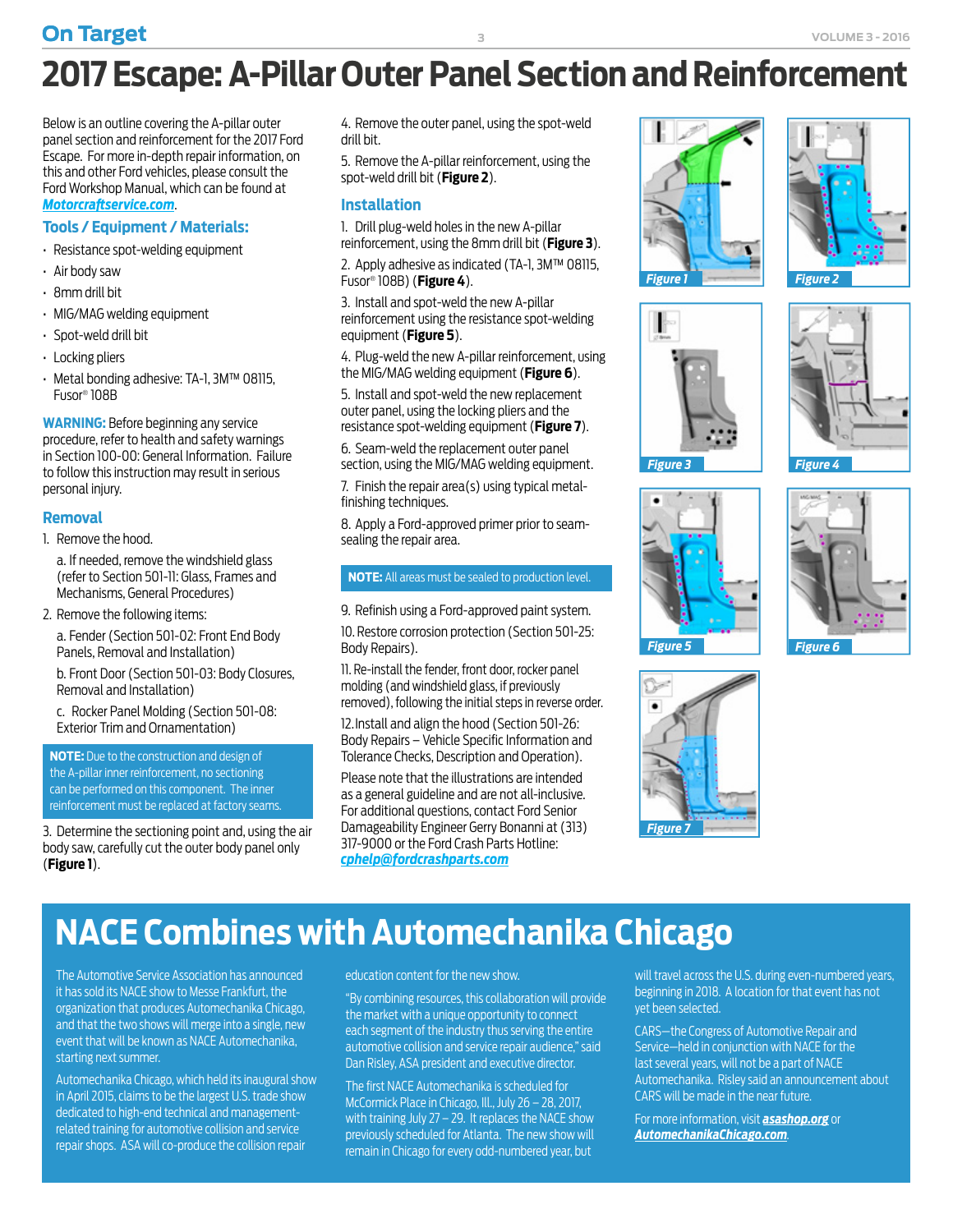## <span id="page-3-0"></span>**Speak Up! To Keep Your Ford a Ford**

Ford has rolled out a new video, this time urging consumers who often raise their voices about some of the little things in life, to do the same when it comes to the bigger things, like making sure their collision-damaged Ford vehicle is repaired at a Ford-approved collision center.

The brief video—posted to both the *[Ford Parts](http://collision.ford.com/)* website and *[YouTube](https://www.youtube.com/watch?v=GJ7n4GzsWI4)*—reminds vehicle owners that the trained technicians at Ford-approved body shops know their vehicle and the genuine Ford parts needed to help make sure the collision repairs are done right the first time.

The latest release follows the recent *[Why](https://www.youtube.com/playlist?list=PLzK4gWO2wLzqQ1QO9OlNtxeqAbMf1T_Rs)  [The Right Parts Matter](https://www.youtube.com/playlist?list=PLzK4gWO2wLzqQ1QO9OlNtxeqAbMf1T_Rs)* video series, which gives vehicle repair insight from an engineering perspective.

To learn more about why the right parts, insurance, and repairs matter to keep your Ford a Ford, visit *[collision.ford.com](http://collision.ford.com/)* and check back often for new content throughout the year.



## **Collision Truckload Program Grows**

Ford Customer Service Division has expanded its Collision Parts Truckload Program with the addition of 73 new parts. Those additions include: 15 mirrors, 14 fender shields, eight tail lamps, six fascias, four headlamps, four step pads, four bumper bars, three isolators, three valances, two wheel covers, two side markers, two parking lamps, two grilles, two brackets, one steel bumper and one fog lamp.

58 of the new parts were added September 1—a month earlier than the program's usual time

frame—while 15 supplementary parts were added on October 1. While no deletions were made in September, 12 part numbers (radiators) were removed from the program in October.

"For nearly two decades, the Truckload Program has been a popular option for collision shops that want to provide the highest-quality repairs at affordable prices," said George Gilbert, Truckload Program manager for FCSD. "The genuine OEM replacement parts sold on the program help give our vehicle owners the types of repairs they

expect and deserve, while also helping to reduce both repair cycle time and overall repair costs."

For more information on FCSD's Collision Parts Truckload Program, or for a list of the 600+ parts currently available, contact your local Ford or Lincoln collision parts wholesaling dealer or the Ford Collision Parts Hotline at *[cphelp@fordcrashparts.com](mailto:cphelp%40fordcrashparts.com?subject=Truck%20Load%20Program)*.

### **INSIDE THE INDUSTRY**

#### **Nevada Reminds Insurers of Disclosure & Consent**

The Nevada Division of Insurance recently sent a reminder to insurers regarding the state's laws and regulations pertaining to non-OEM parts and OEM repair procedures. The state requires disclosure to consumers that non-OEM parts will be used in a repair along with written consent before doing so. In addition, it requires repairs be made according to OEM specifications. The DOI said this was a routine reminder and that there weren't any specific complaints that prompted it.

#### **State Farm Case Given the Go-Ahead**

A federal judge has ruled the class-action case against State Farm for its alleged role in helping to elect Illinois Supreme Court Justice Lloyd Karmeier can continue. The policyholders are suing the insurer for fraud, claiming it secretly funded his successful candidacy in 2004. Justice Karmeier proved to be the deciding vote in overturning the \$1 billion verdict against the insurer in the landmark *Avery v. State Farm* generic crash parts case in 2005.

#### **Road Debris Collisions Up**

Auto collisions involving road debris have spiked 40 percent since 2001, according to a new study by the AAA Foundation for Traffic Safety. Between 2011 and 2014, there were over 200,000 road debris-related collisions on U.S. roads, resulting in approximately 39,000 injuries and over 500 deaths. The study also found that almost 37 percent of fatal road debris collisions resulted from drivers steering away from the debris, with the resulting overcorrection leading to an increased loss of vehicle control.

#### **Traffic Fatalities Rise**

Preliminary figures released by the National Highway Traffic Safety Administration show the number of traffic-related fatalities in 2015 jumped to 35,200, a 7.7 percent increase over the 32,675 deaths recorded in 2014.

Meanwhile, estimates from the National Safety Council indicate 19,100 people have died on U.S. roads between January 1 and June 30 this year—up 9 percent from the same time frame last year and 18 percent from 2014—with an additional 2.2 million serious injuries.

#### **VMT Continues to Climb**

The surge in vehicle miles traveled is continuing throughout the U.S., with the Federal Highway Administration estimating June VMT at 282.3 billion miles, an increase of 3.2 percent versus the same month last year. For the first half of the year, total driving is up 3.3 percent, to 1.58 trillion miles. *[Continued on page 5](#page-4-0)*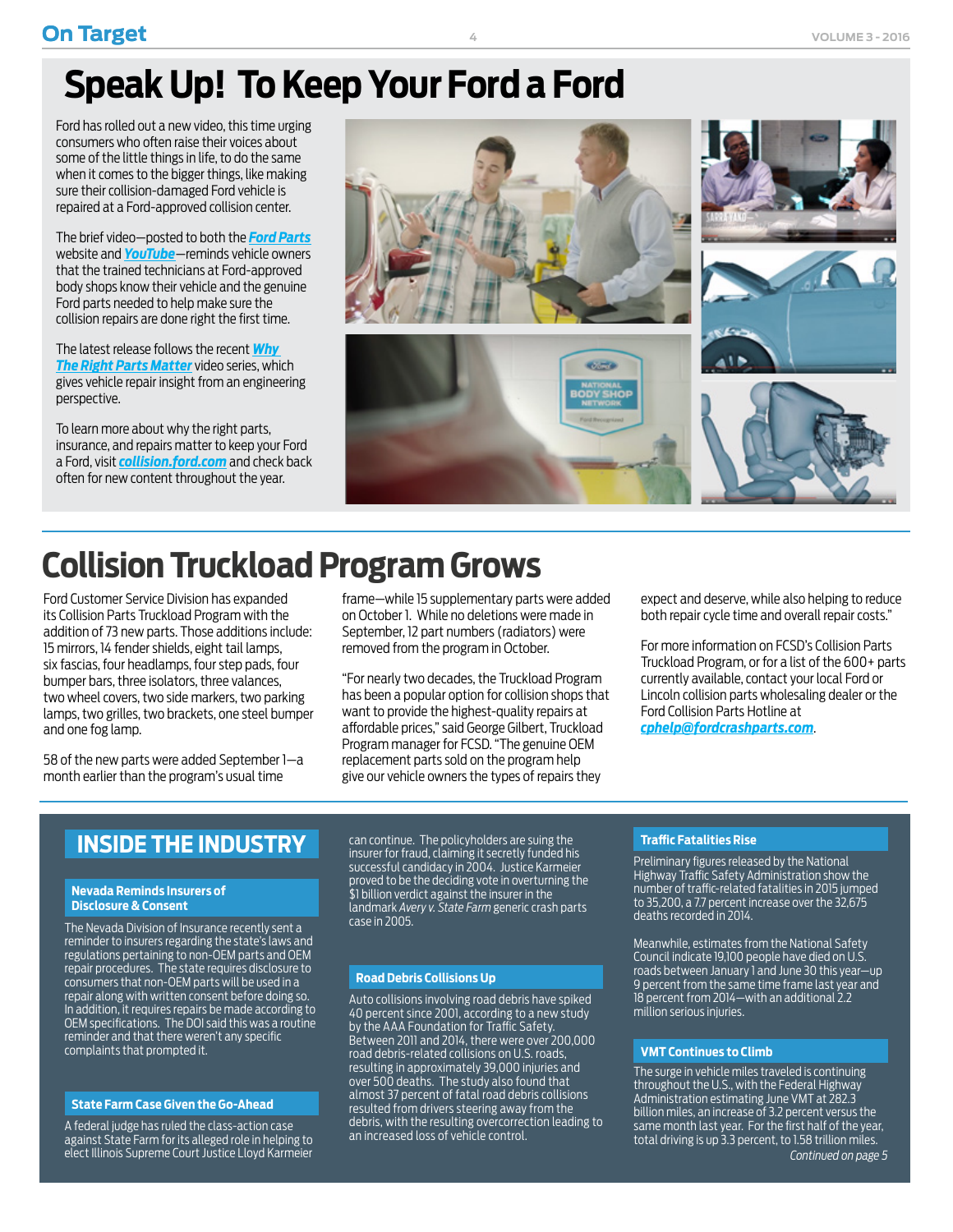#### <span id="page-4-0"></span>**TECHNOLOGY TARGET NEW TECHNICAL SERVICE BULLETINS**

#### Ford Motor Company has released two collision repair-related Technical Service Bulletins (TSBs) in recent months, covering important information repairers need to know in order to fix their customers' vehicles right the first time. Here are the details on each:

### **FORD PARTS**

#### **TSB 16-0020: VISTA ROOF OPENING PANEL - RATTLE AND/OR SQUEAK NOISE WHILE DRIVING WITH PANEL CLOSED**

**Issue:** Some 2015-2016 F-150 vehicles may exhibit a rattle and/or squeak noise from the vista roof opening panel while the panel is closed and the vehicle is being driven.

#### **Service Procedure:**

- 1. With the glass panel in the vent position, clean the rear and side rubber seals of the movable glass panel with isopropyl alcohol; in addition, clean the exposed sheet metal of the roof opening panel.
- 2. With the glass panel in the fully-open position, clean the front rubber seal area, as well as the remaining exposed sheet metal.
- 3. Apply isopropyl alcohol to a folded shop rag and insert it between the rear fixed glass panel seal and the roof opening sheet metal. Folding the rag around a flexible piece of plastic, such as an old credit card, may assist in this step (**Figure 1**).





#### **Dealers can get complete details on each of these TSBs at** *[FMCDealer.com](https://www.wslx.dealerconnection.com)***, while independent repairers should contact their local Ford or Lincoln wholesaling dealer for more information.**

- 4. Apply a light film of Krytox® grease to the entire sheet metal roof opening of the movable glass panel and the front edge of the movable glass seal.
- 5. Hold the wind deflector down and apply Krytox® grease to both openings of the left and right front set plates (**Figure 2**).
- 6. Cycle the glass from open to closed, closed to vent, vent to closed, closed to open and open to closed.

#### **TSB 16-0033: WIND OR WHISTLE NOISE FROM EXTERIOR MIRROR(S) AT HIGHWAY SPEED – SUPERSEDES TSB 15-0130**

**Issue:** Some 2013-2016 Escape vehicles built on or before 1/22/2016 may exhibit a wind or whistle noise from the exterior mirror(s) at highway speed.

#### **Service Procedure:**

1. Remove the suspected mirror assembly, referring to the Ford Workshop Manual, Section 501-09: Rear-View Mirrors.

2. Remove the inner sail molded gasket/barrier (**Figure 1**).

3. Inspect the cavity below the electrical connector where the wiring feeds into the mirror for a foam block, which prevents air flow (**Figure 2**). If present, make sure the foam block is properly positioned to seal off all four sides and four corners of the cavity.



4. If the foam block is missing, install with locally available material and cut to the following dimensions: 30mm x 45mm x 50mm.

5. Reinstall the mirror on the vehicle.

### **INSIDE THE INDUSTRY**

*[Continued from page 4](#page-3-0)*

#### **Drowsy Driving Still a Major Issue**

A new report estimates 5,000 people were killed in 2015 as a result of crashes caused by drowsy driving. The Governor's Highway Safety Association study estimates 83.6 million sleep-deprived Americans take to the road each day. Currently, only two states—Arkansas and New Jersey—have laws specific to drowsy driving but enforcement of these laws has proven limited.

## **AkzoNobel Announces New Color-Retrieval Software Application**

AkzoNobel is helping body shops work even more efficiently with a new color-retrieval web application, *[MIXIT](https://www.mixitcloud.com/#/landing)*. It is a quick and easy way for body shops to find the color they want, using a search function that fits all possible keywords, in any language, and even includes suggestions. As a responsive web application, MIXIT has been designed to work seamlessly on smartphones, tablets and PCs.

It is the ideal tool for customers using any of AkzoNobel's leading vehicle refinish brands, including Wanda, Sikkens Autocoat BT and U-TECH, as well as Sikkens and Lesonal, both of which are Ford-approved refinish paint systems and have passed the WSS-M2P-100-D aftermarket paint specification.

Another advantage of MIXIT is that it will be continually adapted and improved. This ensures all body shops will have the current information they need about paint brands and product lines at their fingertips, wherever they are in the world. The application analyzes user behavior to understand how customers can retrieve and match colors more efficiently. Every three weeks AkzoNobel uses this information to release an updated version of the application in which functionality is added and improved.

The MIXIT application can be accessed at *[www.mixitcloud.com.](https://www.mixitcloud.com/#/landing)*

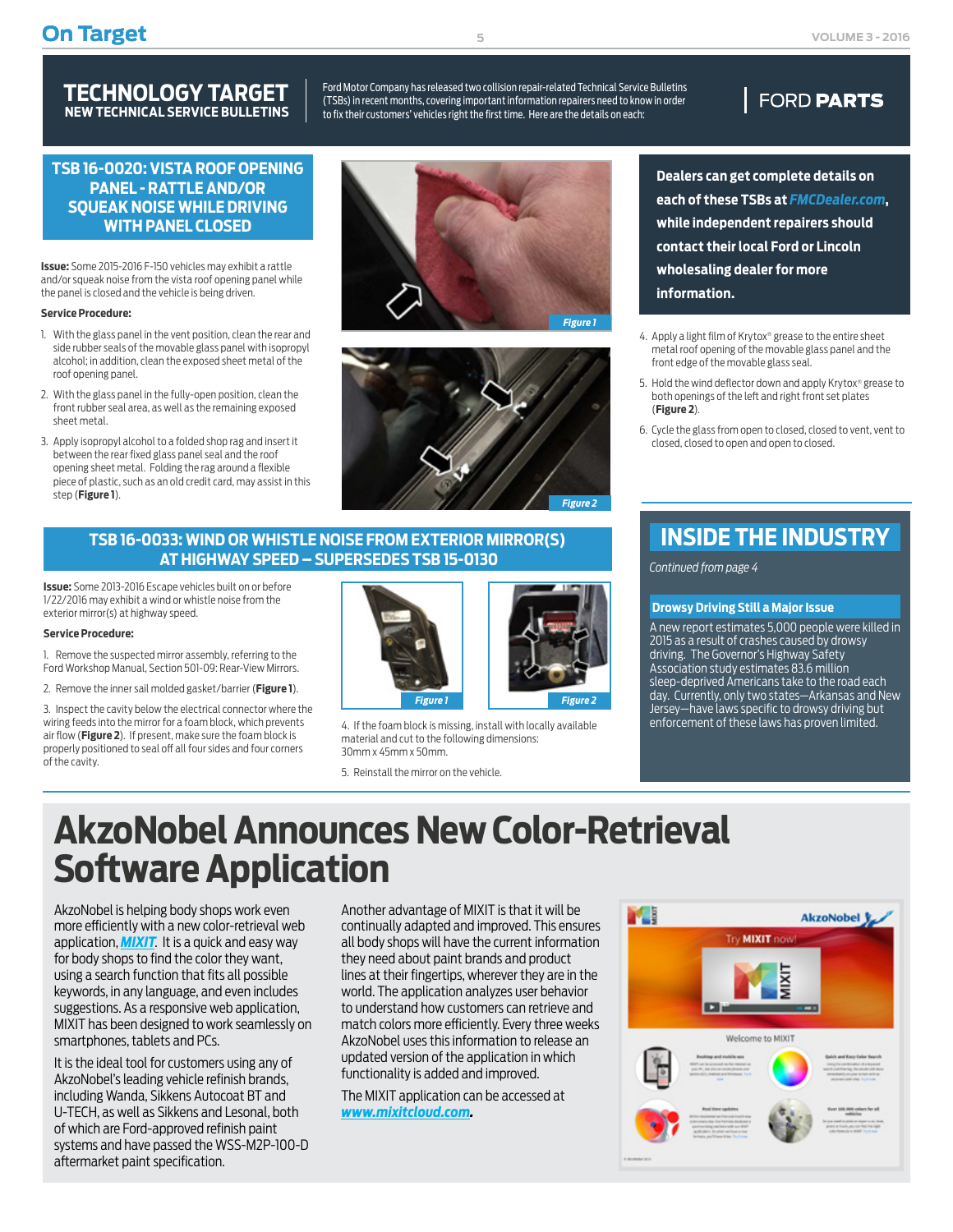# Get it right.



## From the source.

#### Ford and Lincoln Dealers are the one-stop source for all of your collision repair needs.

Not only are they a great source for technical and repair information, their Ford Motor Company Genuine Parts can help your body shop reduce cycle time, improve relationships with insurance companies and satisfy customers. So call your local Ford or Lincoln Wholesaling Dealership today for all your Genuine Parts needs.



### SHARE YOUR THOUGHTS

The purpose of **On Target** is to provide Ford and Lincoln dealership parts departments and independent collision repair shops with the general and technical information needed to deliver efficient, high-quality repairs to Ford, Lincoln and Mercury vehicle owners. In addition, information on parts wholesaling policies and procedures, and collision repair industry activities will also be featured.

On Target is scheduled to be published three times a year.

Your comments and article ideas are welcome. You can e-mail **On Target** at:

*[cphelp@fordcrashparts.com](mailto:cphelp%40fordcrashparts.com?subject=)*.

Additional copies of **On Target** are available on the home page on *[FMCDealer.com](https://www.wslx.dealerconnection.com)*. Independent collision repair shops should contact their Ford or Lincoln wholesaling dealer.

On Target is also available free of charge by clicking on the Ford page at *[OEM1Stop.com](http://OEM1Stop.com)*.

## On Target

Produced for Ford and Lincoln wholesaling dealers and their collision repair customers.

> **Editor** George Gilbert

**Contributors** Chris Caris Kim Jennings Steven Lubinski Andrea Presnell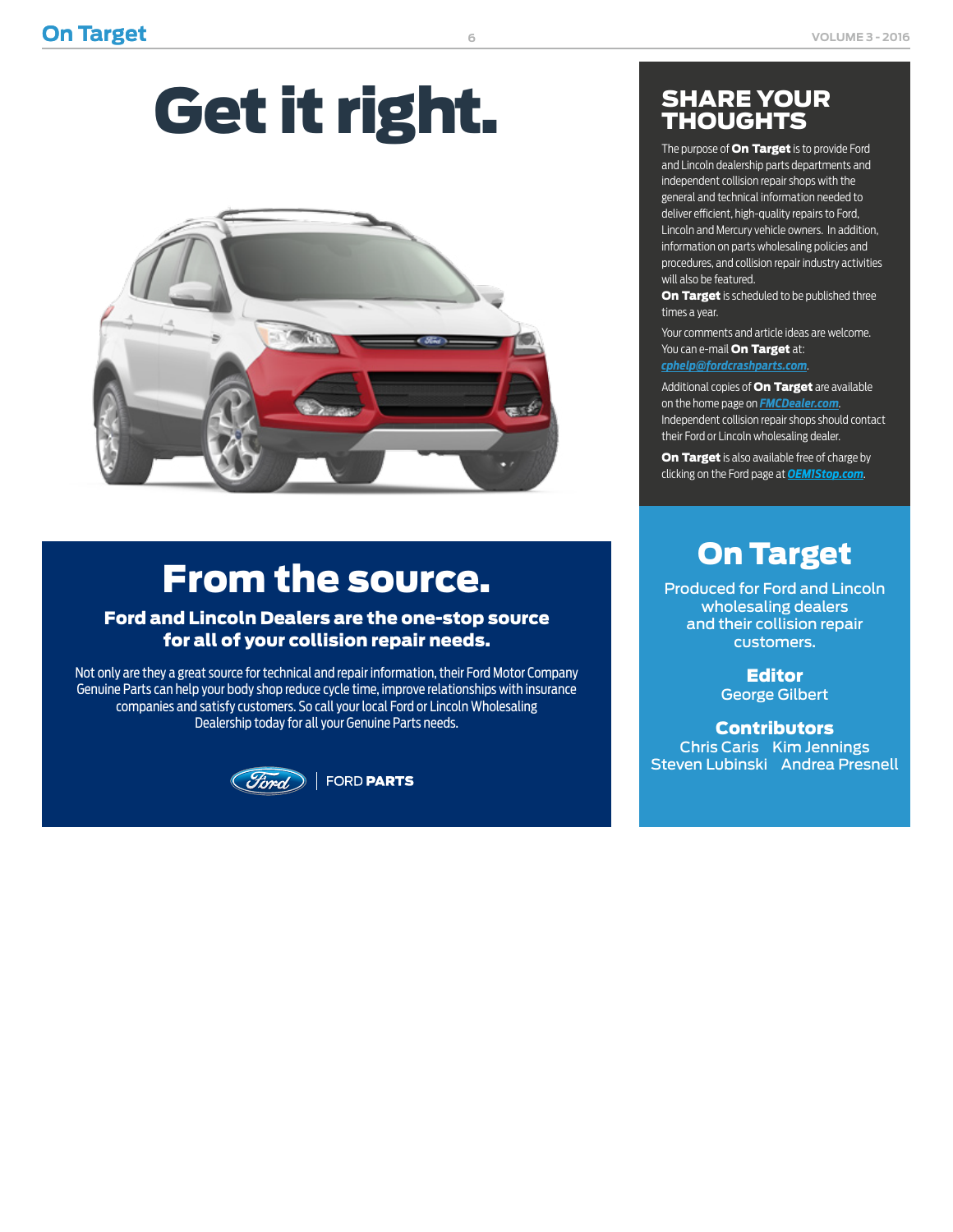

(Need all 17 Digits)

**FORD PARTS** 

Dealership Information

### Crash Parts Order Form

Use this form to provide us with the information necessary to make certain

we deliver the right parts on time ... the first time!

The information below can be found on the certification label located on the driver's-side door jamb.

If the vehicle is damaged in this area provide us with the Vehicle ID# located on the driver's-side front corner of the dashboard.

| <b>VEHICLE ID#</b> | (Need all 17 Digits) |               |                             |                   |
|--------------------|----------------------|---------------|-----------------------------|-------------------|
| <b>TRIM CODE</b>   |                      | <b>YEAR</b>   | <b>DAMAGE AREA (Circle)</b> |                   |
| <b>MLDG.CODE</b>   |                      | <b>MAKE</b>   | FRONT                       | rear              |
| BODY CODE          |                      | <b>PHONE:</b> | <b>LEFT SIDE</b>            | <b>RIGHT SIDE</b> |
| <b>CONTACT:</b>    |                      | SHOP:         | UNDERBODY                   | LEFT / RIGHT      |

### 2017 FORD ESCAPE

Date Ordered: **PARTS ORDER** Date Needed: QUANTITY PART NUMBER / PART DESCRIPTION

NOTE: Refer to vehicle diagrams for part identification and numbers.